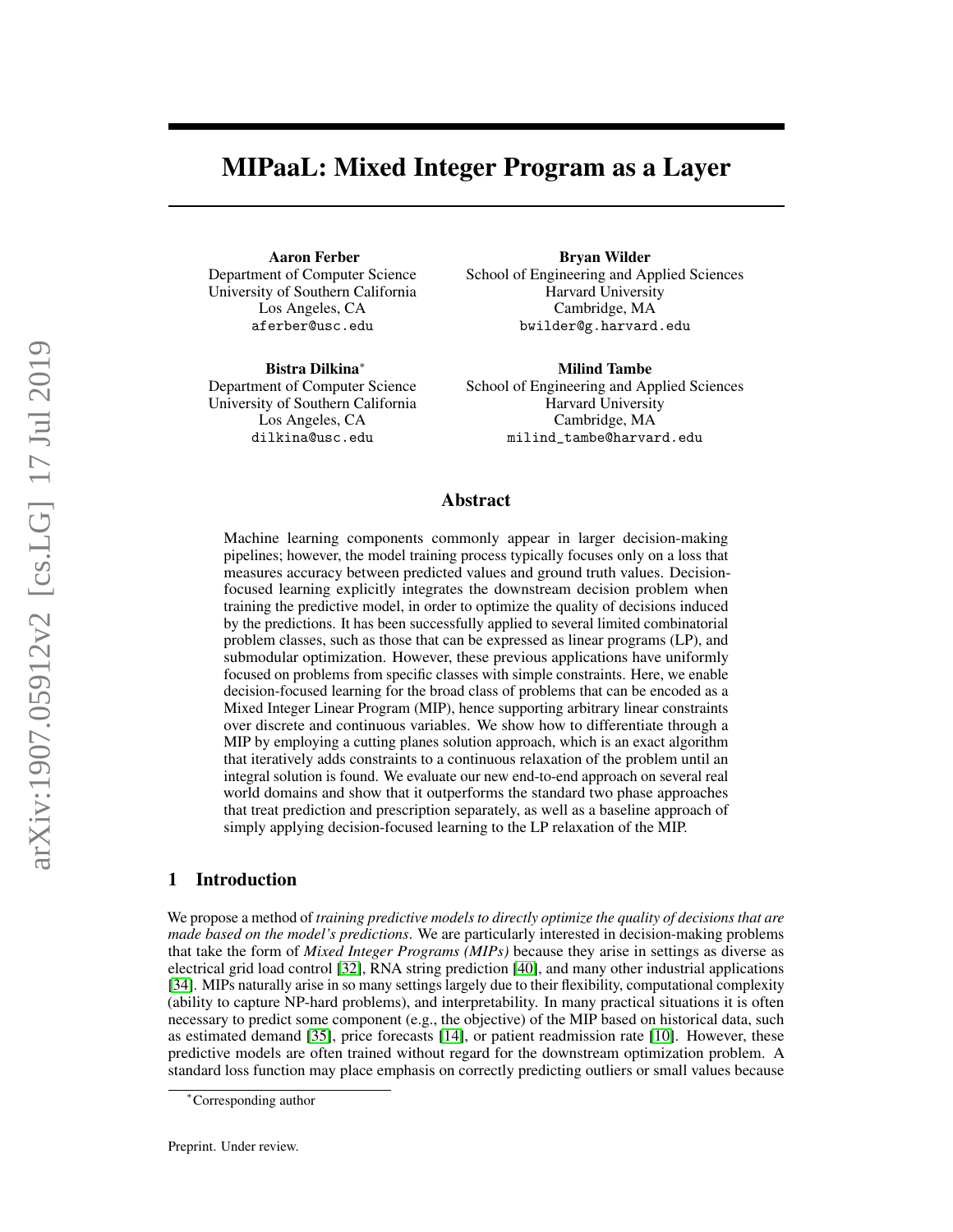they greatly impact the loss function. However, in practice it may be the case that decisions will never be made on outliers, and so model capacity may be going towards adequately predicting values for a region of the feature space that is readily disregarded in the decision problem. Furthermore, practitioners may want to enforce that the outputs of the predictions meet semantically meaningful objectives such as ensuring predictions result in making fair decisions downstream [\[5,](#page-9-2) [43,](#page-11-1) [46\]](#page-11-2).

Machine learning components commonly appear in larger decision-making pipelines; however, the model training process typically focuses only on a loss that measures accuracy between predicted values and ground truth values. Decision-focused learning, introduced for a financial criterion in [\[6\]](#page-9-3) and extended to the more general quadratic programs in [\[2\]](#page-9-4) and linear programs in [\[47\]](#page-11-3), explicitly integrates the downstream decision problem when training the predictive model, in order to optimize the quality of decisions induced by the predictions. In the commonly used gradient-based predictive models, the central challenge is in passing gradients back to give the predictive model an indication of how it should shift its weights in order to improve decision quality of the resulting optimal solution. The *discrete* and *discontinuous* solution space that makes the MIP so widely applicable also prevents us from easily differentiating through it, as has been done for embedding continuous optimization problems in neural networks [\[2,](#page-9-4) [13,](#page-9-5) [47\]](#page-11-3). Our approach to computing gradients relies on the fact that we can *algorithmically generate an exact continuous surrogate* for the original discrete optimization problem. We employ previous work on cutting plane approaches, which exactly solve a MIP by iteratively solving a continuous relaxation and cutting off the discovered integer infeasible solution until an integer feasible solution is found [\[17\]](#page-9-6). The final continuous, and convex, optimization problem can then be used for backpropagation by differentiating the KKT conditions [\[21\]](#page-10-3) of the continuous surrogate, as has been suggested for convex problems [\[2\]](#page-9-4). While pure cutting plane approaches are often slower than alternate branch-and-bound MIP solvers in practice [\[12\]](#page-9-7), we note that our approach only needs the cutting plane methodology for backpropagation during training. Indeed, at test time, we can make predictions and find optimal decisions based on those predictions using any state-of-the-art MIP solver, ensuring the running time is exactly the same were any other training method used. Due to the computational complexity of computing the cutting planes for backpropagation, we also analyze a hybrid approach that stops cut generation after a fixed number of cuts have been generated, trading off the exactness of the differentiable solver with improved training runtime. An extreme version of this is when we disregard integrality requirements entirely and just use the LP relaxation of the problem for training. Finally, we evaluate our decision-focused approaches against the baseline of a two-stage approach, that simply relies on training using a relevant classification or regression loss function.

We demonstrate the effectiveness of our approach on two different real-world MIP problem domains concerning investment portfolio optimization and bipartite matching with diversity constraints, showing significant improvements in solution quality over the baseline.

# 2 Problem description

We consider problems that combine learning with an optimization problem that can be modeled as a mixed integer program (MIP). Specifically, each instance of the problem is a triple ( $\phi$ , c, D), where  $\phi$ is a feature vector,  $c$  is the objective coefficient vector of a MIP, and  $D$  represents additional known data that plays a role in the downstream optimization. In a MIP,  $D$  will include the left hand and right hand constraint coefficients in each train instance  $A$ ,  $b$ . If c were known a priori, we could simply solve the MIP; however, we consider the setting where  $c$  is unknown and must be estimated from  $\phi$ . We assume that we observe training instances  $\{(\phi_1, c_1, D_1), \ldots, (\phi_m, c_m, D_m)\}\$  drawn from some distribution. We will use this data to train a predictive model  $f_\theta$  (where  $\theta$  denotes the internal parameters of the model) which outputs an estimate  $f_{\theta}(\phi) = \hat{c}$  on a test-time instance. The standard two stage approach in this setting is to train the machine learning model  $f_\theta$  that minimizes a loss comparing predicted values  $\hat{c}$  and ground truth values c. Our objective is to find model parameters  $\theta$ which directly maximize the expected quality of MIP solution for  $\hat{c}$ , *evaluated with respect to the (unknown) ground truth objective* c. We formalize this problem and our proposed approach below.

# 3 MIPaaL: Encoding MIP in a Neural Network

We formulate the MIP as a differentiable layer in a neural network which takes objective coefficients  $\hat{c}$  as input and outputs the optimal MIP solution. Formally, we consider the optimal solution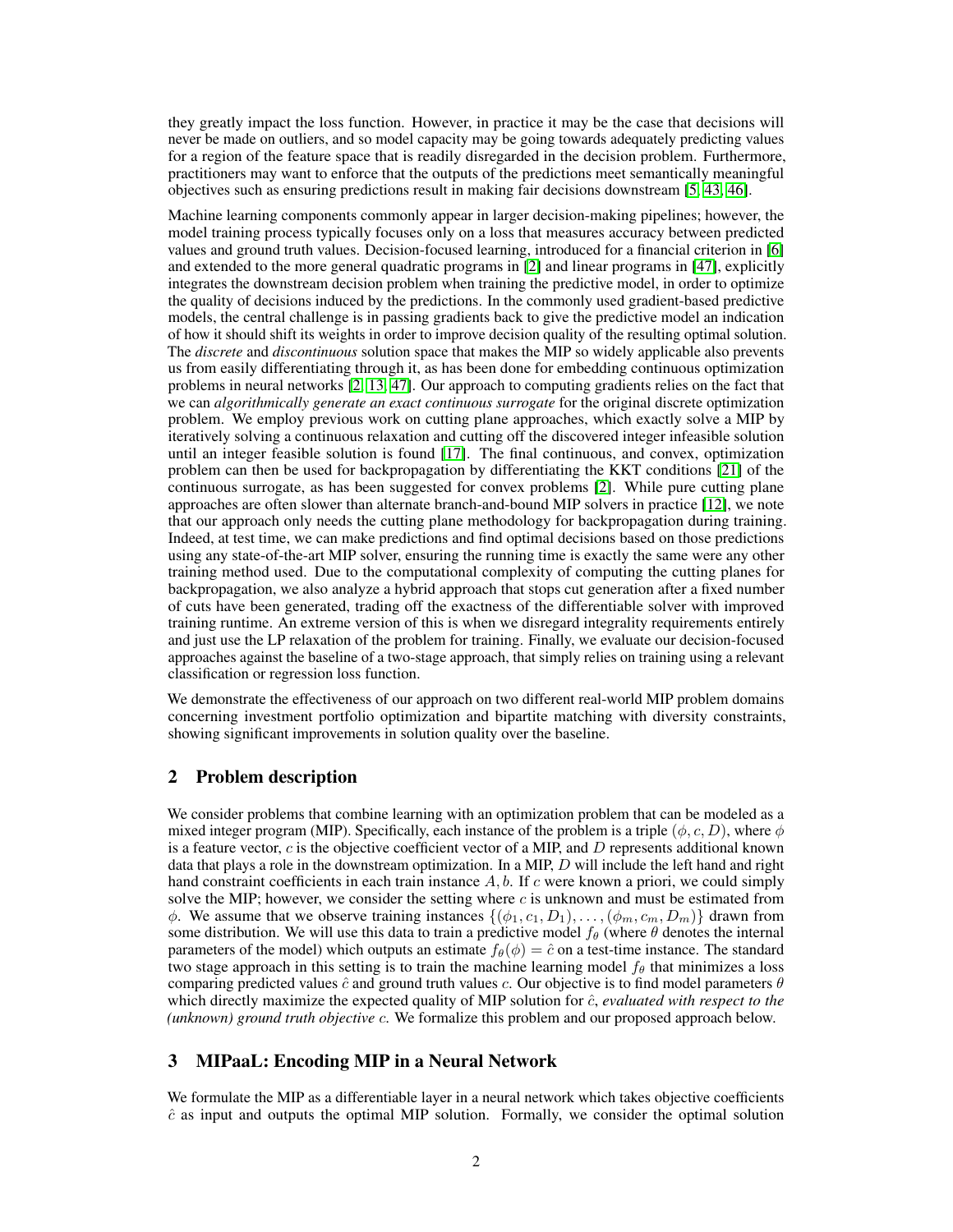$x^*(\hat{c}; A, b, \mathcal{I})$  of the MIP as a function of the input coefficients  $\hat{c}$  given linear constraints on the feasible region  $Ax \leq b$  and the set of integral variables *I*. We write a functional form of the layer as:

<span id="page-2-0"></span>
$$
x^*(\hat{c}; A, b, \mathcal{I}) = \begin{array}{ll}\n\text{argmin}_x & \hat{c}^T x \\
\text{subject to} & Ax \leq b \\
& x_i \in \mathbb{Z} \,\forall i \in \mathcal{I}\n\end{array} \tag{1}
$$

We can perform a forward pass given input objective coefficients, which are potentially outputs of a neural network, and feasibility parameters of the MIP using any solver.

Standard practice in this setting is to first train a model  $f_\theta$  to predict the coefficients based on embeddings  $\phi_i$  of the different predicted components such that on average the model predictions  $\hat{c} = f_{\theta}(\phi)$  are not far away from the ground truth objective coefficients c. Then, decisions are made during deployment based on the predicted values by finding the optimal solution with respect to the predicted values  $x^*(\hat{c}; A, b, \mathcal{I})$  based on [1.](#page-2-0)

Forward propagation in this setting is straightforward; however, the highly nonconvex and discrete structure of the MIP, which enable it's flexibility, hinders straightforward gradient computation for the backward pass.

We propose an approach to compute the backward pass which relies on finding a continuous optimization problem which is equivalent to the original optimization problem at the optimal integral solution. In particular, we use a pure cutting plane approach which is guaranteed to give the optimal solution (at the expense of potentially generating exponentially many cutting planes along the way) [\[9,](#page-9-8) [48\]](#page-11-4).

The cutting plane approach iteratively solves the linear programming relaxation of the current problem. If the found solution is integral then the algorithm terminates since the found solution is both feasible to the original MIP and optimal for a relaxation of the original problem. Otherwise, a cut is generated which removes the discovered fractional solution and leaves all feasible integral solutions. Since the individual cuts do not remove any integral solutions, the final LP retains all integral solutions. In the extreme case, assuming the feasible region is bounded, we could describe the convex hull of the integral solutions yielding a linear program equivalent to the original MIP, thus ensuring that all potentially optimal integral solutions lie on extreme points of the feasible region. The simplex algorithm, a practically efficient LP solver, finds the optimal extreme point. In practice, finding the convex hull is intractable but we can obtain cutting planes that yield an exact integer solution via Gomory cuts or other globally valid cuts [\[3,](#page-9-9) [17\]](#page-9-6).

<span id="page-2-1"></span>We can then consider that we have generated cuts  $S_x \leq t$  and write out the following equivalent linear program:

$$
\begin{array}{ll}\text{minimize}_{x} & \hat{c}^T x\\ \text{subject to} & Ax \leq b\\ & Sx \leq t \end{array} \tag{2}
$$

Given this continuous optimization problem, we can now find the gradient of the optimal solution with respect to the input parameters by differentiating through the KKT conditions which are necessary and sufficient for the optimal solution of [2](#page-2-1) (and hence also of the original MIP). This is done via the quadratic smoothing approach proposed in [\[47\]](#page-11-3) for linear programs based on differentiating the KKT conditions of a quadratic program as shown in [\[2\]](#page-9-4).

### 4 Decision-Focused Learning with MIPaaL

Training to minimize the error between predicted and ground truth values  $\hat{c}$  and c can yield decisions that have poor performance in practice in that the standard error metrics like mean squared error or crossentropy may not be directly aligned with the decision quality of the solutions obtained. To remedy this, we can train the predictive component to perform well by defining the loss to be the solution quality of the solution given the predicted coefficients. In other words, we can use the MIPaaL formulation to train the model to directly minimize the deployment objective. Using a neural network parametrized by  $\theta$ ,  $f_\theta$  to predict objective coefficients based on embeddings  $\phi$  of the decision variables, we compute one forward pass as shown in [3](#page-3-0) utilizing the cutting plane solver to generate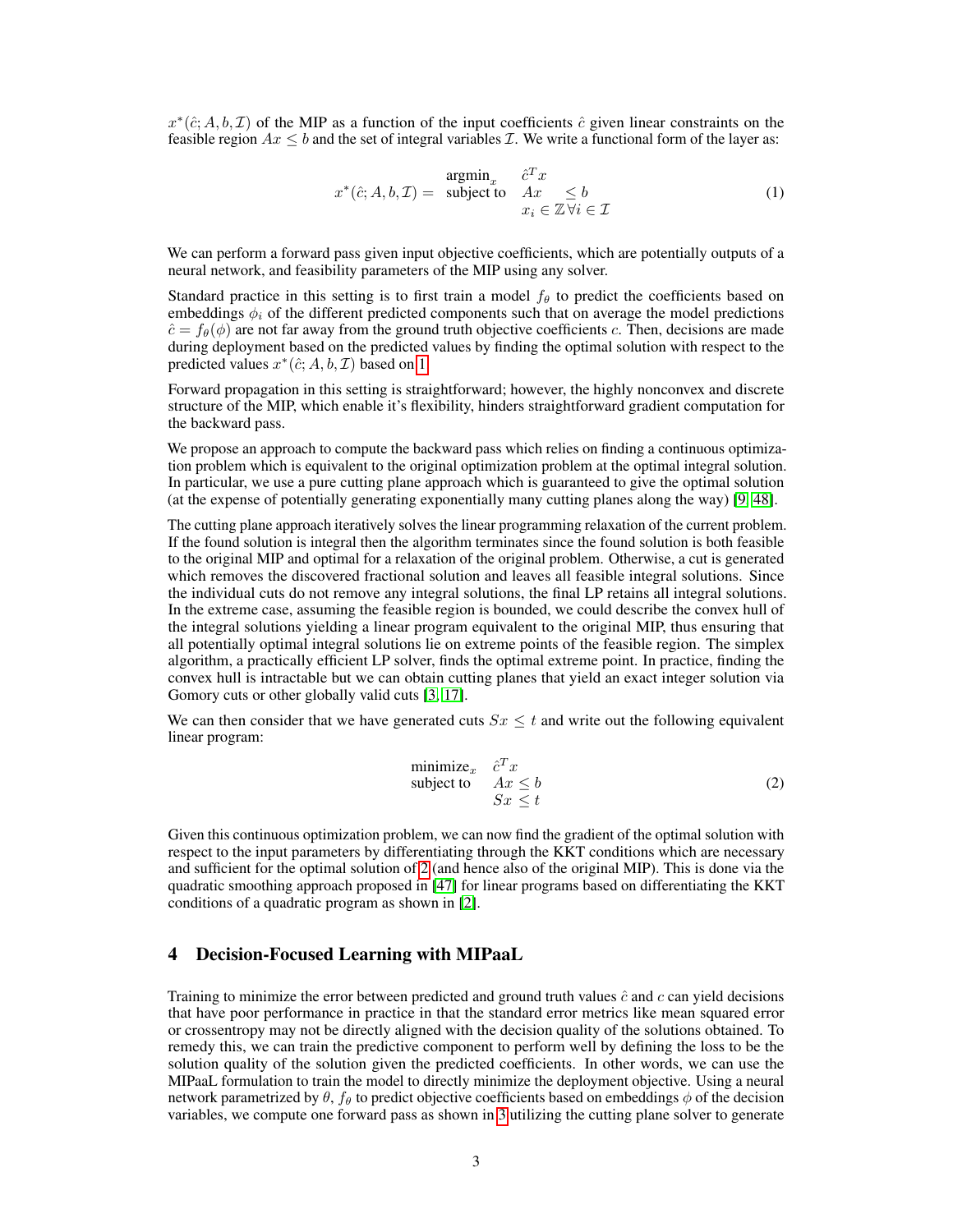the LP corresponding to the original MIP.

<span id="page-3-2"></span><span id="page-3-1"></span><span id="page-3-0"></span>
$$
\hat{c} := f_{\theta}(\phi) \tag{3a}
$$

$$
\hat{x} := x^*(\hat{c}; A, b, \mathcal{I}) \qquad \text{via } 1 \tag{3b}
$$

$$
loss(\hat{c}, c) := c^T \hat{x} \tag{3c}
$$

Since the dot product in [3c](#page-3-0) and prediction of the neural network in [3a](#page-3-1) are differentiable functions of their inputs, the parameters of the neural network predictor  $\theta$  can be trained via backpropagation using KKT conditions of the computed surrogate LP found in [2,](#page-2-1) relying on a small quadratic regularization term for the LP proposed in [\[47\]](#page-11-3) to enforce strong convexity and perform backpropagation through [3b.](#page-3-2)

## 5 Empirical Evaluation

We instantiate MIPaaL for a range of tasks which require predicting and optimization with the overall goal of improving the objectives upon deployment of the recommendations. Specifically, we run experiments on *combinatorial portfolio optimization* and *diverse bipartite matching*. The portfolio optimization setting accounts for various combinatorial constraints enforcing small cardinality of the assets in the portfolio and limiting rebalancing transactions to maximize the overall predicted return of the portfolio. Diverse bipartite matching enforces diversity in the types of pairs that are recommended to maximize an overall predicted utility of the suggested pairing. In each setting, the predictive problem is nontrivial since the features do not contain much signal for the predictive task. However, we demonstrate that in these settings, a predictive model can perform well when given the specific task of ensuring that the predictions yield high-quality decisions.

### 5.1 Decision-Making Settings

Combinatorial Portfolio Optimization arises in several financial applications, with convex variants motivating early work in developing loss functions directly tied to decision quality [\[6\]](#page-9-3). However, the previously considered Markowitz portfolio optimization problem [\[31\]](#page-10-4) is unable to capture discrete decisions which are desired or necessary to meet combinatorial deployment requirements as done in [\[8\]](#page-9-10), where the authors use MIP to maximize percentage increase while limiting fixed costs incurred on trades, and limiting position changes for individual industries. We use a slightly modified version of the MIP from [\[8\]](#page-9-10) which we specify fully in the appendix. The resulting formulation leverages the real-world modeling flexibility that MIPs afford: including big-M constraints, piecewise linear function modeling, and logical implication.

In the combined prediction and optimization problem, the next period's percent increase in different assets (i.e., the objective) are unknown and must be learned from historical data. We gather features from the Quandl WIKI and FSE datasets [\[38\]](#page-10-5) (which aggregate indicators for each company). We evaluate on the SP500, a collection of the 505 largest companies representing the American market, and the DAX, a set of 30 large German companies. We split the data temporally into train, test, and validation sets. More details about the data collection may be found in the appendix.

**Diverse Bipartite Matching** Bipartite matching is used in many applications, where the benefit of a particular matching is often estimated from data. Without additional constraints, bipartite matching can be formulated as an LP; this formulation has previously been used for decision-focused learning [\[47\]](#page-11-3) since the LP relaxation is exact. In practice though, matching problems are often subject to additional constraints. For instance, finding fair and high-quality housing allocations or kidney matching with additional contingency plans [\[5,](#page-9-2) [15\]](#page-9-11) require additional decision variables and constraints on the solutions which make the integer problem NP-Hard and thus not solvable using a polynomially-sized LP, unless P=NP.

We use the problem of bipartite matching with added diversity constraints, which enforce a maximum and minimum bound on the percent of edges selected with a specified property. We use the experimental setup of [\[47\]](#page-11-3), who did not include diversity constraints. Specifically, the matching instances are constructed from the CORA citation network [\[41\]](#page-11-5) by partitioning the graph into 27 instances on disjoint sets of nodes (split into train, test and validation). Diversity constraints are added to enforce that at least some percent of edges selected are between papers in the same field and some percent are between papers in different fields.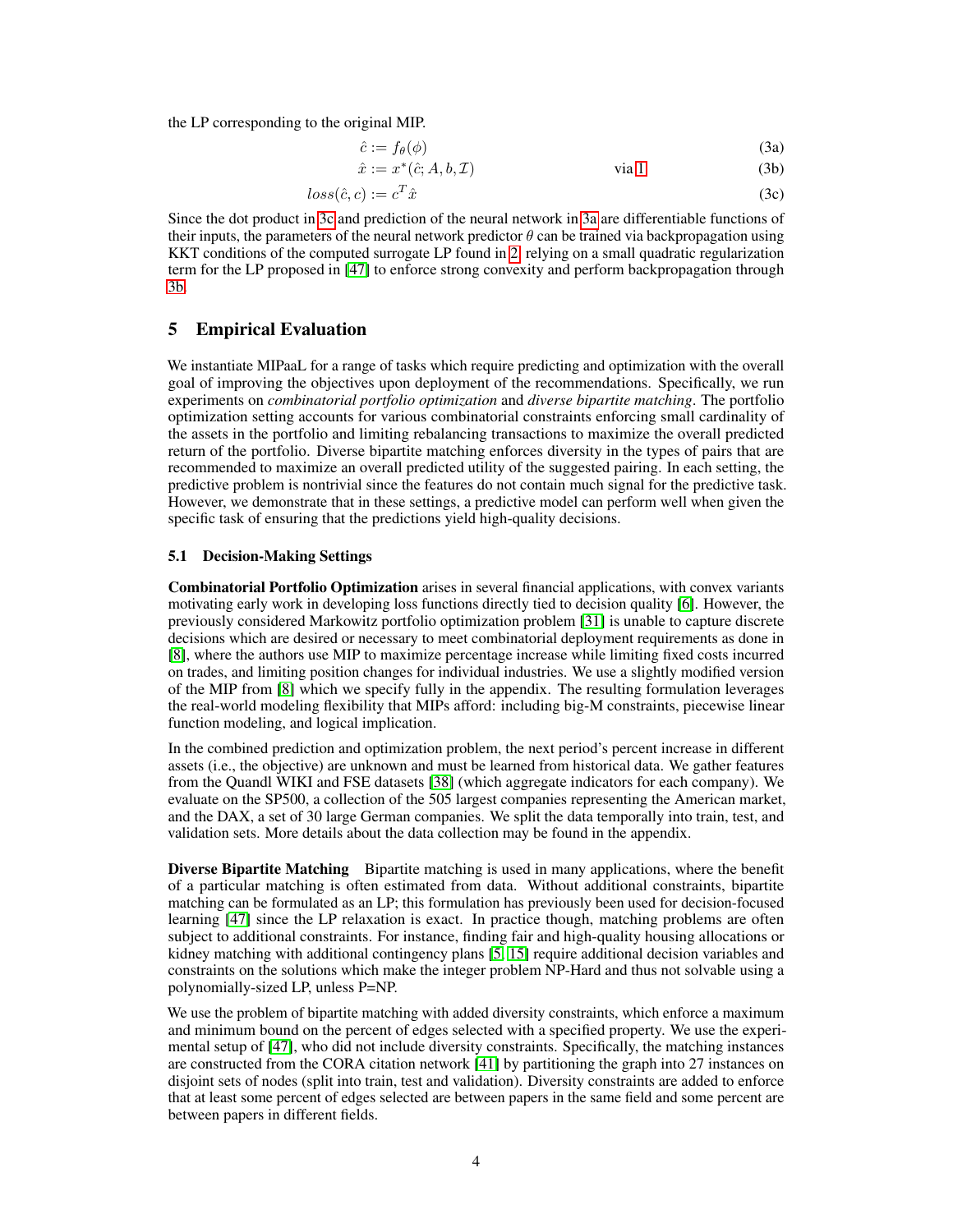### 5.2 Baselines

Two-Stage: We compare against the standard predict-then-optimize approach which treats prediction and optimization components separately. The predictive component is trained to minimize a standard loss between predicted objective coefficients and the ground truth (e.g., mean squared error or cross-entropy). Afterwards, we solve the MIP to optimality using the predicted coefficients.

RootLP: Next, we compare against an alternate decision-focused learning method from [\[47\]](#page-11-3), which uses only the naive LP relaxation of the MIP (disregarding integrality constraints). The predictive model is trained using the LP relaxation, and at test time we solve the true MIP using the predicted objective coefficients to obtain an integral decision. This tests the impact of our cutting plane method, which allows us to fully account for combinatorial constraints in MIPaaL's gradients.

**MIPaaL - k cuts:** Given that the cut generation process is time consuming and must be done for each forward pass, we examine the tradeoff of decision quality when limiting the generated cuts to a fixed number  $k$ , and stopping cut generation after the first  $k$  cuts have been generated. This essentially attempts to solve the original generally NP-Hard problem in polynomial time since each LP is solvable in polynomial time and we generate a constant number of cuts. We experiment with two settings  $(k = 100$  and  $k = 1000)$  to determine how the exactness of the cut generation process impacts the decision quality at test-time. Note that in the case where  $k = 0$  cuts are generated, this method is equivalent to the RootLP approach where no cuts are generated.

### 5.3 Metrics

We evaluate the deployment quality of MIPaaL's outputs as well as the similarity of the predicted MIP inputs to the ground truth objective coefficients. Where applicable, we provide 95% confidence half-widths to indicate our confidence in the mean evaluation. For comparative metrics, we use a one-sided paired t-test with significance level of 0.05 to indicate whether we can reject the hypothesis that observed improvement is due to random chance.

**Decision quality:** The decision quality of a given model's outputs is determined by the objective value after deployment of the model. A trained ML model predicts the objective coefficients of the particular decision problem, and CPLEX, a fast commercial optimization solver, gives an optimal solution based on those predictions. We evaluate the proposed solution based on the objective value with respect to realized ground truth objective coefficients. For portfolio optimization, the decision quality corresponds to the percentage change in the portfolio value from one time period to the next so the 2.79% that MIPaaL-Exact achieves in [1](#page-5-0) indicates that with this method we increase the portfolio value by 2.79% every month on average. In bipartite matching, our goal is to maximize the number of successful matches and so the solution quality, as in previous work [\[47\]](#page-11-3), corresponds to the average number of successful matches in the given instance. Top entries are bolded along with any method whose confidence interval overlaps with that of the best entry.

**ML performance:** We show the predictive performance for the given models in [3.](#page-6-0) For portfolio optimization (which is a regression problem), we report MSE, while for bipartite matching (a classification problem), we report Cross-Entropy (CE) and AUC. We also visualize each model's predictions in [1](#page-6-1) to better understand performance improvement.

#### 5.4 Experimental Results

Setup: Experiments are run on a cluster of five identical 32-core machines with Intel 2.1 GHz processors and 264 GB of memory. We use the C API of IBM ILOG CPLEX 12.6.1 to generate and record cutting planes during training. Neural networks are trained and tested with the PyTorch Python API [\[36\]](#page-10-6) and evaluated with the CPLEX's Python API. We average over 5 training and testing iterations per problem setting with different seeds to evaluate the given approaches. This results in 180 portfolio optimization instances, and 135 diverse bipartite matching instances.

**Predictive architectures:** The neural networks for the portfolio optimization problems consist of two fully-connected layers with 100 nodes each, represented as a fully-connected layer, followed by batch normalization [\[20\]](#page-10-7), LeakyRelu as a nonlinearity [\[30\]](#page-10-8), and dropout with probability 0.5 as proposed and suggested in [\[42\]](#page-11-6). As portfolio optimization is built on a regression problem, we add a linear layer on the output of the predictive component. The architecture for matching is similar although it has only one layer and uses a sigmoid activation function on the output of the predictive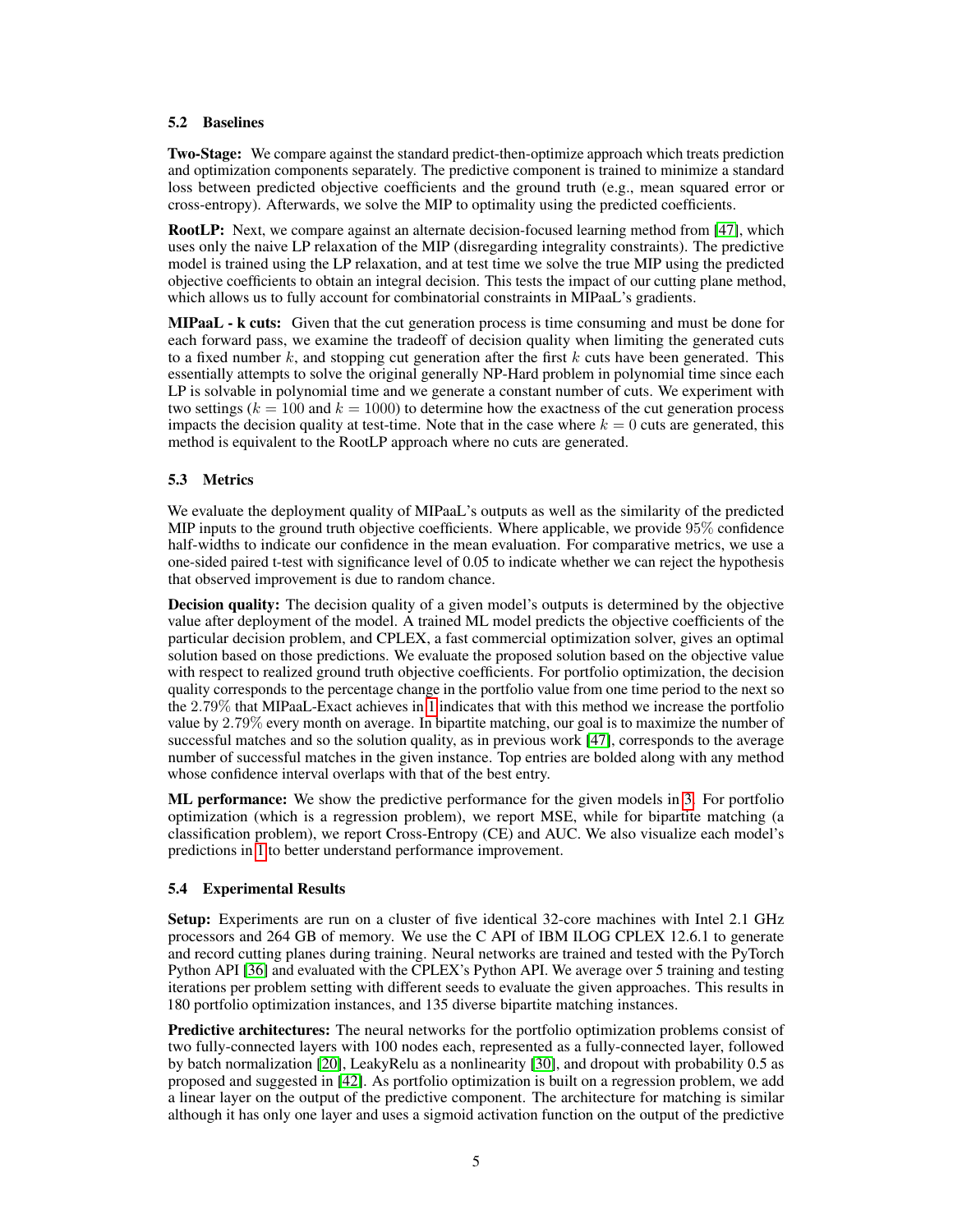<span id="page-5-0"></span>Table 1: Decision quality comparison of portfolio optimization (monthly percentage increase), and bipartite matching (number of pairs successfully matched). MIPaaL gives 2x monthly returns on SP500 and 8x on DAX compared to TwoStage, and successfully matches 40.3% more edges.

|              | <b>SP500</b>    | <b>DAX</b>       | Matching        |
|--------------|-----------------|------------------|-----------------|
| MIPaaL-Exact | $2.79 + 0.17$   | $5.70 \pm 0.68$  | $4.80 \pm 0.71$ |
| MIPaaL-1000  | $2.60 \pm 0.16$ | $4.39 \pm 0.66$  | $3.45 \pm 0.71$ |
| MIPaaL-100   | $1.25 \pm 0.14$ | $0.35 \pm 0.63$  | $2.57 \pm 0.54$ |
| RootLP       | $1.97 \pm 0.17$ | $-1.97 \pm 0.69$ | $3.17 \pm 0.60$ |
| TwoStage     | $1.19 \pm 0.15$ | $0.70 \pm 1.46$  | $3.42 \pm 0.78$ |

<span id="page-5-1"></span>Table 2: Decision quality per instance win / loss percentages, with \* indicating decision performance of winner is statistically significant. MIPaaL reliably improves or ties in these settings.

|                            |                                                            | MIPaaL-1000  | MIPaaL-100                   | <b>RootLP</b>                                  | TwoStage                                                    |
|----------------------------|------------------------------------------------------------|--------------|------------------------------|------------------------------------------------|-------------------------------------------------------------|
| SP <sub>500</sub>          | MIPaaL-Exact<br>MIPaaL-1000<br>MIPaaL-100<br><b>RootLP</b> | $57.2/42.3*$ | $87.2/12.8*$<br>$84.4/15.6*$ | $82.8/17.2*$<br>$80.0 / 20.0*$<br>$27.8/72.2*$ | $90.6 / 9.4 *$<br>$85.0/15.0*$<br>52.8/47.2<br>$69.4/30.6*$ |
| <b>DAX</b>                 | MIPaaL-Exact<br>MIPaaL-1000<br>MIPaaL-100<br><b>RootLP</b> | $66.7/33.3*$ | $86.6/13.4*$<br>$81.1/18.9*$ | $88.9/11.1*$<br>$85.6/14.4*$<br>$69.4/30.6*$   | $84.4/15.6*$<br>$73.9/26.1*$<br>43.3/56.7<br>$28.3/71.7*$   |
| <b>Diverse</b><br>Matching | MIPaaL-Exact<br>MIPaaL-1000<br>MIPaaL-100<br><b>RootLP</b> | $11.7/3.9*$  | $15.6/2.8*$<br>11.7/3.9      | $15.0 / 3.9 *$<br>9.4/8.3<br>3.9/11.1          | $12.2/5.6*$<br>10.0 / 7.2<br>5.0/8.9<br>7.2/8.3             |

component since the task is edge classification. These architectures were selected from grid search based on the task-based validation loss of the standard two stage model. The grid search was done considering models with between one and three layers, ReLU, LeakyReLU, and Sigmoid activation functions, and either 100 or 200 nodes per layer. We additionally, ran experiments disregarding dropout and batch normalization and found that without either the networks were unable to generalize. The models are trained with the Adam optimizer [\[26\]](#page-10-9) with learning rate 0.01 and l2 normalization coefficient of 0.01 which were selected based on TwoStage decision quality.

Results: As shown in [1,](#page-5-0) the exact MIPaaL gives uniformly higher decision quality than baseline methods, with *more than 2x the average return of the TwoStage or RootLP methods* for portfolio optimization and *40.3% more successful matches* for biparite matching. These results drive home the importance of integrating the full combinatorial problem into training, as enabled by MIPaaL. Comparing between versions of MIPaaL, we find that stopping cut generation at  $k = 1000$  results in competitive performance in an aggregate sense with the exact MIPaaL layer. Interestingly, stopping cut generation too early at  $k = 100$  underperforms RootLP on SP500 and Matching.

To further tease out the benefit of using variants of MIPaaL on a case-by-case basis, we compare decision quality in terms of win/loss rates in [2.](#page-5-1) This table shows the percent of instances the given approach on the left won/lost to the approach on the top, matching instances based on optimization problem and seed. Additionally, we compare the means of these values using a one-sided t-test with significance level 0.05. Asterisks indicate statistically significant results. Note that in portfolio optimization the allocated weights are somewhat continuous and so getting a tie is very rare. However, in the matching problem, we assign only integral pairs and get integral rewards if the match is successful or not so the objectives here are discrete and thus ties are more common.

As is apparent in [2,](#page-5-1) the MIPaaL method tends to outperform the other methods on all problem settings on an individual instances basis. Also useful to note is that the RootLP method beats the MIPaaL-100 approach in both the portfolio optimization settings, potentially indicating that limiting cut generation too much can be detrimental to the performance of the overall system. Additionally, in the diverse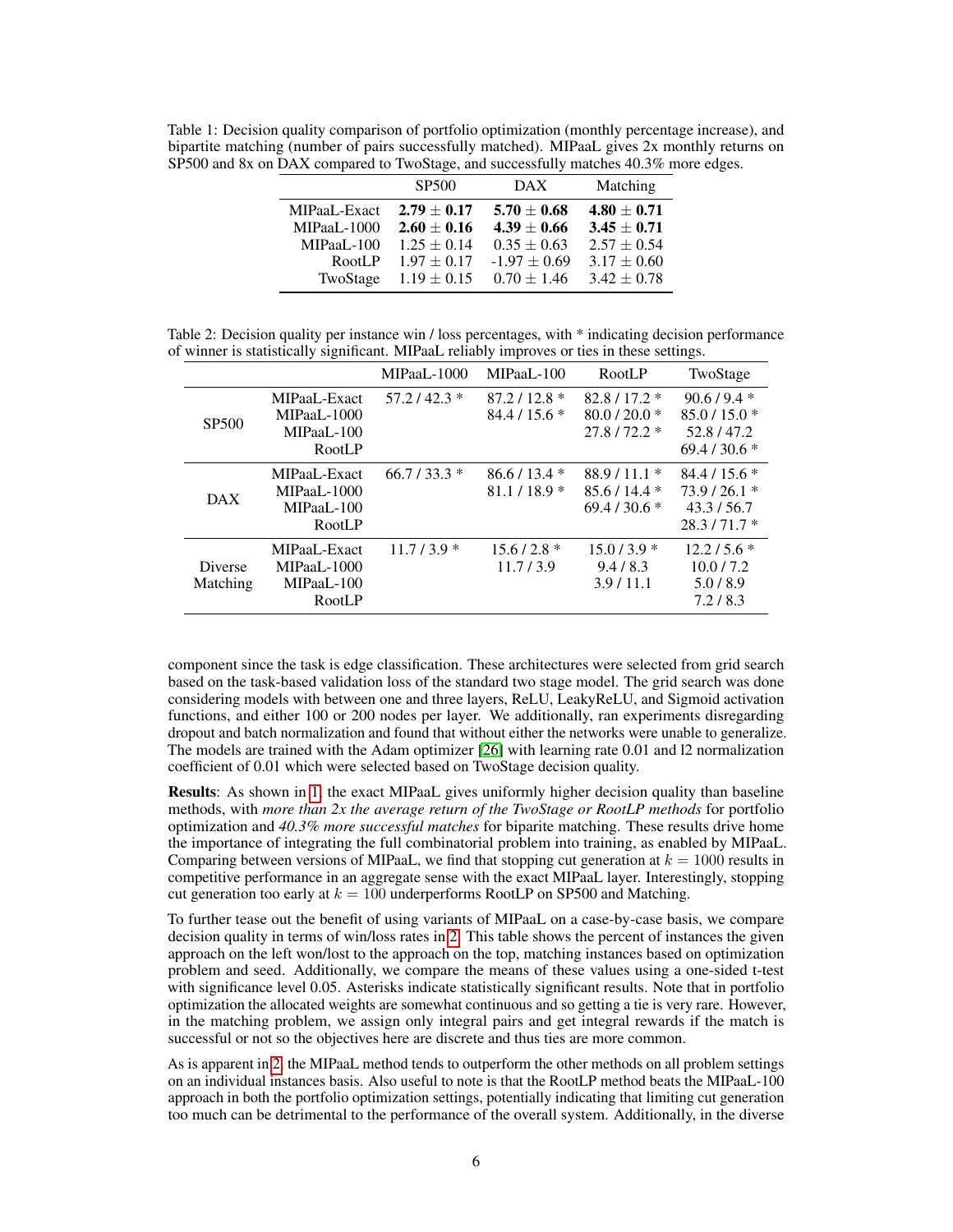|              | <b>SP500</b>      | DAX.              |                   | Matching          |
|--------------|-------------------|-------------------|-------------------|-------------------|
|              | <b>MSE</b>        | <b>MSE</b>        | <b>AUC</b>        | CE.               |
| MIPaaL-Exact | $0.215 \pm 0.043$ | $0.126 \pm 0.017$ | $0.535 \pm 0.004$ | $0.658 \pm 0.009$ |
| MIPaaL-1000  | $0.117 \pm 0.020$ | $0.349 \pm 0.010$ | $0.506 \pm 0.007$ | $0.614 \pm 0.010$ |
| MIPaaL-100   | $0.983 \pm 0.089$ | $0.989 \pm 0.060$ | $0.503 \pm 0.004$ | $0.543 \pm 0.013$ |
| RootLP       | $0.705 \pm 0.178$ | $1.055 \pm 0.137$ | $0.513 \pm 0.001$ | $0.493 \pm 0.007$ |
| TwoStage     | $0.086 \pm 0.017$ | $0.022 \pm 0.066$ | $0.514 \pm 0.005$ | $0.392 \pm 0.004$ |

<span id="page-6-0"></span>Table 3: ML performance. TwoStage generalizes on metrics used for training (MSE, CE), whereas MIPaaL improves deployment loss and AUC. Edge prediction is hard as evidenced by AUCs near 0.5.

<span id="page-6-1"></span>

Figure 1: Scatter plots of predicted coefficients vs ground truth returns.

matching setting, the standard two stage approach does comparably to the k-cut decision-focused methods which stop cut generation early. This suggests that while the diverse matching problem is similar to the original bipartite matching LP, adding a few diversity constraints breaking the integrality property of the LP relaxation can remove gains made from decision-focused learning unless the exact MIPaaL layer is used.

Looking at the *machine learning metrics* in [3,](#page-6-0) we notice that the final machine learning performance of the decision-focused methods vary widely. In particular, the testing mean squared error for the portfolio optimization problems is quite high compared to the two stage approach. This mismatch between the MSE and decision quality exemplifies the need for training with the task in mind in that even though the MIPaaL model has worse MSE than TwoStage in both portfolio optimization settings, it results in much higher-return decisions.

[1](#page-6-1) gives a better understanding of how this occurs. Examining [1a](#page-6-1) and [1c,](#page-6-1) we notice that even though the model learned with MIPaaL does poorly in general, it focuses in on identifying points that yield very high return while disregarding elements of mediocre return, leaving them in the center. The two-stage approach seen in [1b](#page-6-1) and [1d](#page-6-1) is focused more heavily on predicting many of the values somewhat well, disregarding that incorrectly predicting an asset to have high return may mean that it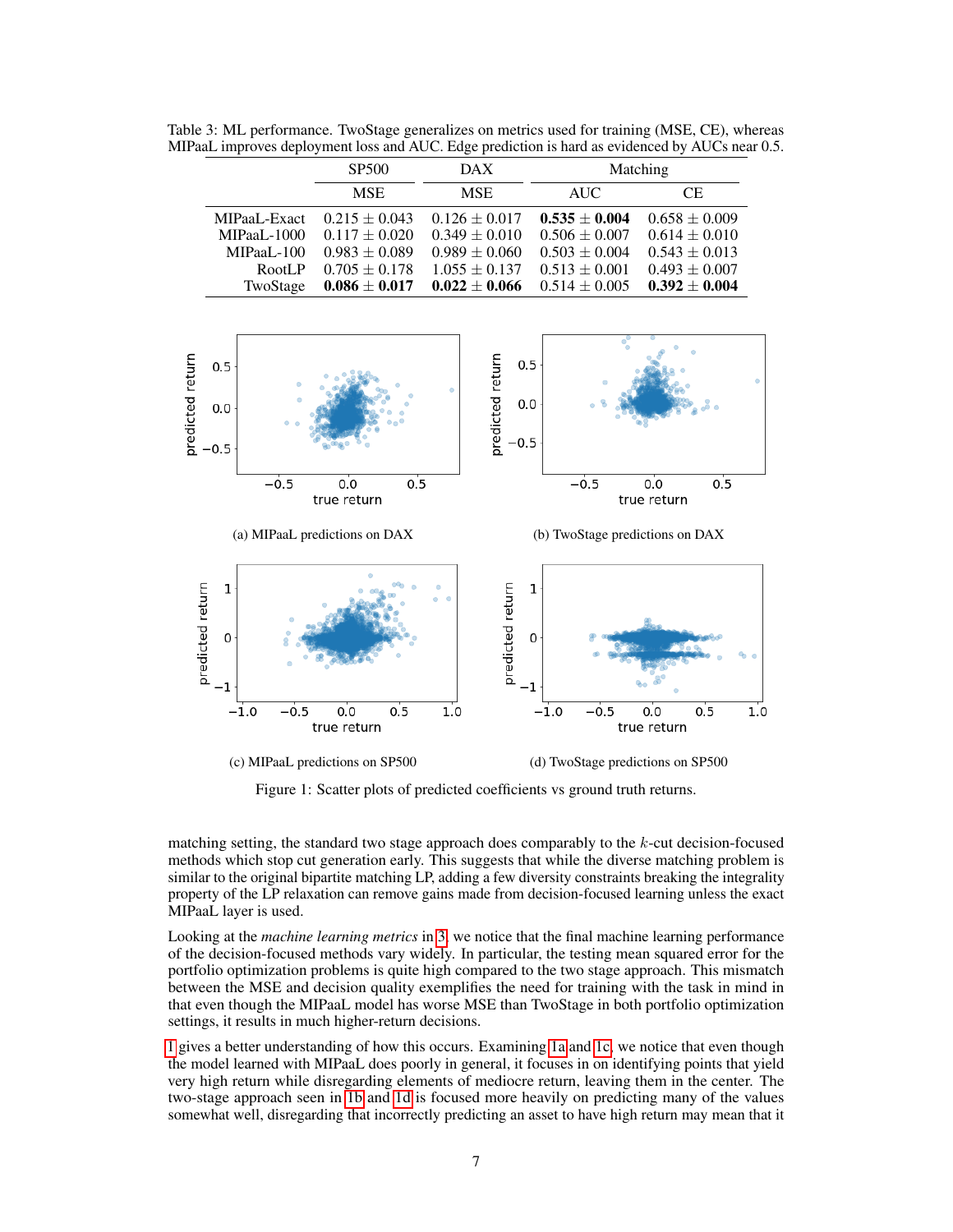Table 4: Transfer learning across data distributions: trained on  $SP-30<sup>a</sup>$ 

<span id="page-7-0"></span>

|        | Decision quality                         |                  | <b>MSE</b>      |                   |
|--------|------------------------------------------|------------------|-----------------|-------------------|
|        | $SP-30^b$                                | $\overline{DAX}$ | $SP-30^b$       | DAX.              |
| MIPaaL | $2.02 \pm 0.48$ $2.77 \pm 0.40$          |                  | $4.81 \pm 8.59$ | $4.59 \pm 8.80$   |
| RootLP | $1.81 \pm 0.44$ $1.74 \pm 0.43$          |                  | $5.14 \pm 1.02$ | $5.39 \pm 1.04$   |
|        | TwoStage $0.71 \pm 0.04$ $0.82 \pm 0.54$ |                  | $0.079\pm0.052$ | $0.065 \pm 0.032$ |

<span id="page-7-1"></span>Table 5: Transfer learning across problem sizes: trained on SP-30<sup>a</sup>. Decision quality, monthly rate of return, on different problem sizes. MIPaaL ensures that the predictions perform well in multiple deployment settings whereas the TwoStage approach is unable to extract relevant information for larger scale problems.

|        | SP-50                                                                     | SP-100 | SP-200                                                                                                         | SP <sub>500</sub>                |
|--------|---------------------------------------------------------------------------|--------|----------------------------------------------------------------------------------------------------------------|----------------------------------|
| MIPaaL | $1.93 \pm 0.13$ $2.27 \pm 0.11$<br>RootLP $1.50 \pm 0.09$ $1.58 \pm 0.08$ |        | $2.17 \pm 0.48$<br>$1.82 \pm 0.41$<br>TwoStage $1.58 \pm 0.13$ $1.22 \pm 0.09$ $1.50 \pm 0.58$ $1.11 \pm 0.35$ | $2.26 \pm 0.37$<br>$1.90 + 0.29$ |

incorrectly ends up in the portfolio. Looking comparatively at the predictions of MIPaaL in [1a](#page-6-1) and TwoStage in [1b,](#page-6-1) we can see that TwoStage predicts a large column of assets to have high returns when in practice they have relatively low or even negative returns. On the other hand, MIPaaL predicts relatively high returns correctly while mostly disregarding assets with lower returns. This is even more apparent looking at [1c](#page-6-1) and [1d](#page-6-1) as MIPaaL correctly predicts values for very profitable assets while TwoStage predicts relatively low or negative returns for most assets.

In terms of the matching problem, we see that even though TwoStage has better Cross-Entropy loss at test time, as it was trained with that specific classification loss in mind, it lacks in AUC which both corresponds to the findings in previous work [\[47\]](#page-11-3), and indicates that the predictions learned by MIPaaL may sometimes also be accurate in a traditional sense.

Transfer learning: We evaluate MIPaaL, RootLP, and TwoStage on two transfer learning tasks for portfolio optimization. Here, models are trained on 30 assets randomly drawn from SP500  $(SP-30<sup>a</sup>)$ , with data from January 2005 - December 2010. We then evaluate each model on data from December 2013 to November 2016 based on 1) SP-30<sup>b</sup>, a set of 30 randomly drawn assets from the SP500, disjoint from SP-30<sup> $a$ </sup>, and 2) the DAX, a separate index comprising 30 companies from a different country. The transfer learning results in [4](#page-7-0) demonstrate that MIPaaL not only performs well across time periods, but generalizes to unseen assets as well as unseen countries. On SP-30 $\degree$ MIPaaL gives more than double the improvement in the average rate of return over the standard TwoStage approach, and a 59% improvement over RootLP, indicating MIPaaL's good generalization performance. Furthermore, while the transferred MIPaaL applied to DAX doesn't beat MIPaaL trained on the same task, shown in [1,](#page-5-0) it improves performance over the RootLP and TwoStage in both settings, showing that MIPaaL learns a useful model for portfolio optimization as a whole rather than approximating the training data distribution. Lastly, MIPaaL's performance improvement over TwoStage occurs despite a higher MSE, highlighting the importance of the decision-focused loss function.

<span id="page-7-2"></span>Table 6: Transfer learning MSE results on different problem sizes: trained on SP-30<sup>a</sup>. The TwoStage approach clearly does better in approximating the distribution of objective coefficients even when the data distribution changes. However, the improvement in MSE does not ensure good deployment quality as show in [5](#page-7-1)

|         | $SP-50$                                                                          | SP-100                              | SP-200            | SP500           |
|---------|----------------------------------------------------------------------------------|-------------------------------------|-------------------|-----------------|
| MIPaaL. | $5.421 + 3.163$                                                                  | $5.422 + 2.368$                     | $5.254 \pm 1.834$ | $5.431 + 1.670$ |
| RootLP  | $4.725 + 3.169$                                                                  | $4.876 \pm 2.579$ $4.807 \pm 1.906$ |                   | $4.834 + 1.556$ |
|         | TwoStage $0.078 \pm 0.019$ $0.074 \pm 0.012$ $0.078 \pm 0.011$ $0.076 \pm 0.011$ |                                     |                   |                 |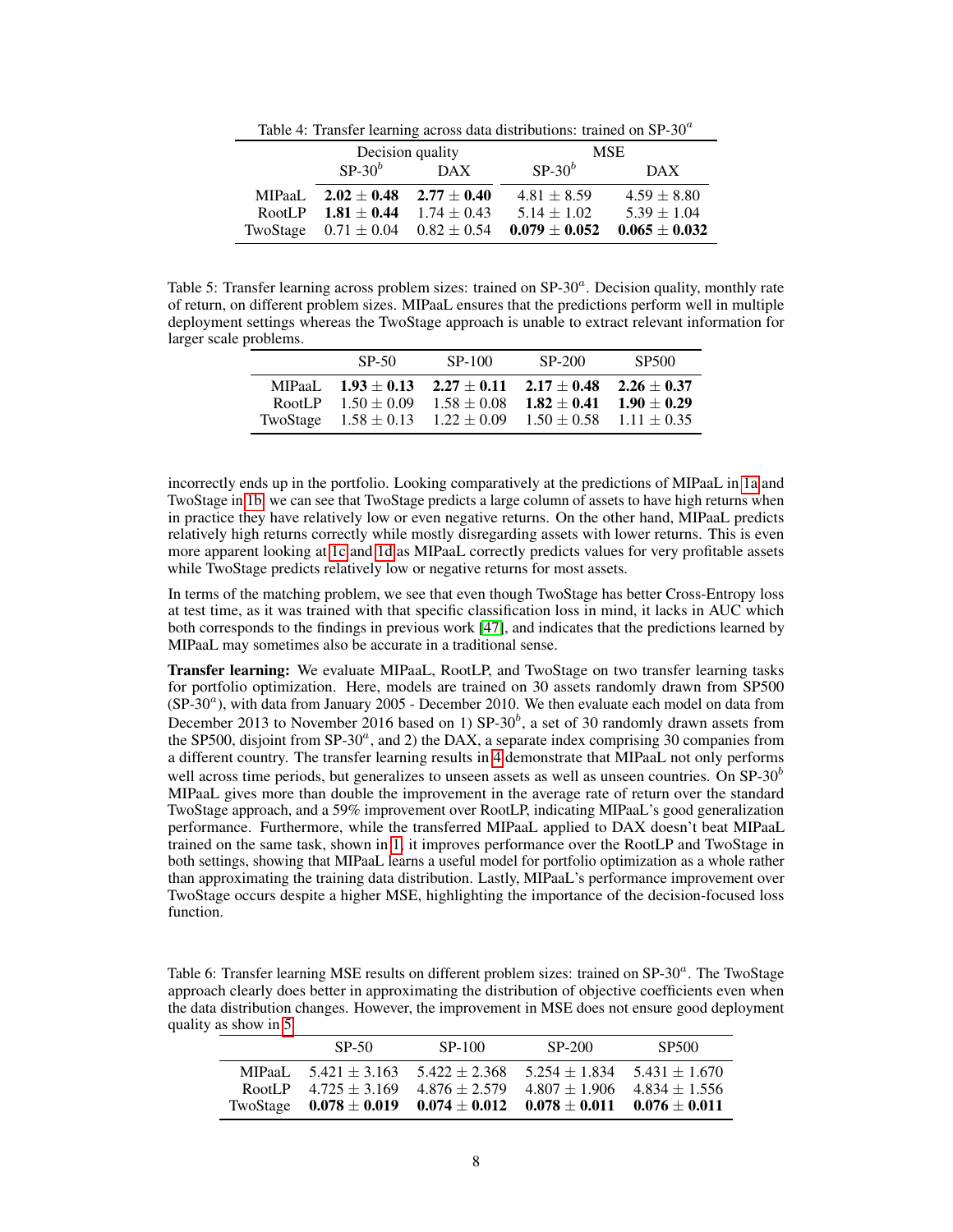Transfer Learning: Problem Size Generalization We evaluate the abilit of MIPaaL to perform well when predictions are required in differently sized settings. In particular, we evaluate when a model is trained to perform well on the portfolio optimization with 30 assets, but used in deployment on a larger number of assets. SP-50, SP-100, and SP-200 are instances drawn on 3 sets of assets which are all disjoint from both SP-30<sup> $a$ </sup> and SP-30<sup> $b$ </sup>, with 50, 100, and 200 assets each. Again, we only evaluate on testing time periods to prevent data leakage and present results on the monthly rates of return in [5](#page-7-1) and MSE values in [6.](#page-7-2)

As shown in [5,](#page-7-1) decision-focused approaches perform well when the predictions are used to find the optimal MIP solution. In this case the performance improvement is not as drastic as when the MIP is trained directly for the task in question. However, these results demonstrate that MIPaaL is able to efficiently extract information relevant to the general task of portfolio optimization, regardless of the set or number of assets in question.

# 6 Related Work

The interaction of machine learning and optimization has recently provided a new set of tools for efficiently solving a wide variety of problems. Recent work has framed traditionally heuristic components of optimization algorithms as machine learning tasks such as learning in branch and bound for MIPs [\[1,](#page-9-12) [4,](#page-9-13) [7,](#page-9-14) [19,](#page-9-15) [24,](#page-10-10) [25,](#page-10-11) [29,](#page-10-12) [39\]](#page-11-7). These approaches work inside an exact solver when the objective is known and not predicted from data. Deep reinforcement learning methods have also been used to generate high-quality data-driven solutions to hard problems such as graph optimization [\[23\]](#page-10-13), vehicle routing [\[27,](#page-10-14) [33,](#page-10-15) [44\]](#page-11-8), and realtime patrol planning in security games [\[49\]](#page-11-9). These problems also take as input different known features such as the true objective coefficients and are mainly used to help quickly generate high-quality solutions with a known input, which would be computationally intractable or take an unknown amount of time for an exact solver.

Several approaches have been proposed which embed optimization components in neural networks. This includes specific problems such as Markowitz portfolio optimization [\[6\]](#page-9-3) or physically feasible state transitions [\[13\]](#page-9-5), as well as larger classes which exhibit properties like convexity or submodularity. Problem classes used in end-to-end training include quadratic programs [\[2\]](#page-9-4), linear programs [\[47\]](#page-11-3), and zero-sum games [\[28,](#page-10-16) [37\]](#page-10-17). In addition, a solution is proposed for solving submodular optimization problems in [\[47\]](#page-11-3). In [\[16\]](#page-9-16), the authors create a surrogate loss function and connect it to a decisionfocused regret bound. Additionally, in [\[18\]](#page-9-17) the authors instantiate end-to-end learning with linera models predicting components of a quadratic optimization function. Lastly, [\[45\]](#page-11-10) incorporates a differentiable semidefinite programming problem as a relaxation for MAXSAT instances. To our knowledge, MIPaaL is the first approach for imbuing neural networks with the highly flexible Mixed-Integer Program, a widely-used class of potentially inapproximable NP-Hard optimization problems, while providing exact feedback on the decision quality.

# 7 Conclusion

We propose MIPaaL, a principled method for incorporating Mixed Integer Programs as a differentiable layer in neural networks. We approach the task of differentiating with respect to this flexible, discrete, and potentially inapproximable problem by algorithmically generating an equivalent continuous optimization problem via cutting planes. We instantiate our proposed approach for decision-focused learning wherein a predictive model is trained with a loss function that directly corresponds to the quality of the decisions made based on the predictions. MIPaaL is evaluated on two settings of portfolio optimization and one setting of bipartite matching with additional diversity constraints, which contain many modeling techniques widely used in combinatorial optimization that make the problem more complex but also more realistic. We demonstrate empirically that MIPaaL is able to outperform the standard approach of decoupling the prediction and decision components, as well as an approach of just using a continuous relaxation of the original combinatorial optimization problem. To better understand the impact of the cutting plane technique, we explore hybrid strategies that stop the cutting plane generation early. Ultimately, we find empirically that our approach can give high-quality solutions in the investigated settings.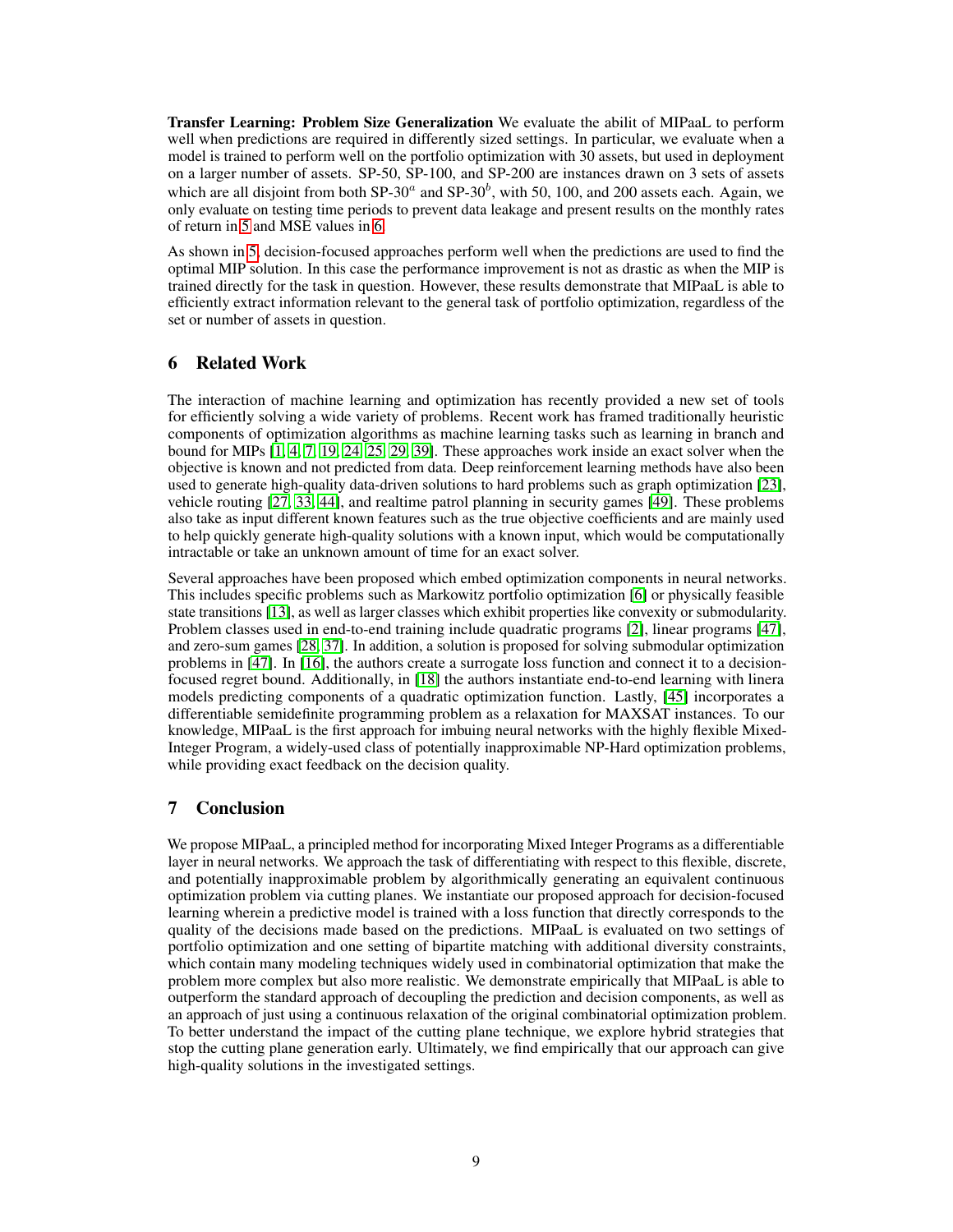# **References**

- <span id="page-9-12"></span>[1] Alejandro Marcos Alvarez, Quentin Louveaux, and Louis Wehenkel. A supervised machine learning approach to variable branching in branch-and-bound. In *ECML*, 2014.
- <span id="page-9-4"></span>[2] B. Amos and J. Z. Kolter. Optnet: Differentiable optimization as a layer in neural networks. In *ICML*, 2017.
- <span id="page-9-9"></span>[3] Egon Balas, Sebastian Ceria, Gérard Cornuéjols, and N Natraj. Gomory cuts revisited. *Operations Research Letters*, 19(1):1–9, 1996.
- <span id="page-9-13"></span>[4] Maria-Florina Balcan, Travis Dick, Tuomas Sandholm, and Ellen Vitercik. Learning to branch. In *ICML*, 2018.
- <span id="page-9-2"></span>[5] Nawal Benabbou, Mithun Chakraborty, Xuan-Vinh Ho, Jakub Sliwinski, and Yair Zick. Diversity constraints in public housing allocation. In *AAMAS*, 2018.
- <span id="page-9-3"></span>[6] Yoshua Bengio. Using a financial training criterion rather than a prediction criterion. *International Journal of Neural Systems*, 8(04):433–443, 1997.
- <span id="page-9-14"></span>[7] Yoshua Bengio, Andrea Lodi, and Antoine Prouvost. Machine learning for combinatorial optimization: a methodological tour d'horizon. *arXiv preprint [arXiv:1811.06128](http://arxiv.org/abs/1811.06128)*, 2018.
- <span id="page-9-10"></span>[8] Dimitris Bertsimas, Christopher Darnell, and Robert Soucy. Portfolio construction through mixed-integer programming at grantham, mayo, van otterloo and company. *Interfaces*, 29(1):49– 66, 1999.
- <span id="page-9-8"></span>[9] Merve Bodur, Sanjeeb Dash, and Oktay Günlük. Cutting planes from extended lp formulations. *Mathematical Programming*, 161(1-2):159–192, 2017.
- <span id="page-9-1"></span>[10] Carri W Chan, Vivek F Farias, Nicholas Bambos, and Gabriel J Escobar. Optimizing intensive care unit discharge decisions with patient readmissions. *Operations research*, 60(6):1323–1341, 2012.
- <span id="page-9-18"></span>[11] Jennifer Conrad and Gautam Kaul. An anatomy of trading strategies. *The Review of Financial Studies*, 11(3):489–519, 1998.
- <span id="page-9-7"></span>[12] Sanjeeb Dash, Neil B. Dobbs, Oktay Günlük, Tomasz J. Nowicki, and Grzegorz M. Swirszcz. ´ Lattice-free sets, multi-branch split disjunctions, and mixed-integer programming. *Mathematical Programming*, 145(1):483–508, 2014.
- <span id="page-9-5"></span>[13] Filipe de Avila Belbute-Peres, Kevin Smith, Kelsey Allen, Josh Tenenbaum, and J Zico Kolter. End-to-end differentiable physics for learning and control. In *Advances in Neural Information Processing Systems*, pages 7178–7189, 2018.
- <span id="page-9-0"></span>[14] Erik Delarue, Pieterjan Van Den Bosch, and William D'haeseleer. Effect of the accuracy of price forecasting on profit in a price based unit commitment. *Electric power systems research*, 80(10):1306–1313, 2010.
- <span id="page-9-11"></span>[15] John P Dickerson, David F Manlove, Benjamin Plaut, Tuomas Sandholm, and James Trimble. Position-indexed formulations for kidney exchange. In *Proceedings of the 2016 ACM Conference on Economics and Computation*, pages 25–42. ACM, 2016.
- <span id="page-9-16"></span>[16] Adam N Elmachtoub and Paul Grigas. Smart" predict, then optimize". *arXiv preprint [arXiv:1710.08005](http://arxiv.org/abs/1710.08005)*, 2017.
- <span id="page-9-6"></span>[17] Ralph Gomory. An algorithm for the mixed integer problem. Technical report, RAND CORP SANTA MONICA CA, 1960.
- <span id="page-9-17"></span>[18] Yi hao Kao, Benjamin V. Roy, and Xiang Yan. Directed regression. In Y. Bengio, D. Schuurmans, J. D. Lafferty, C. K. I. Williams, and A. Culotta, editors, *Advances in Neural Information Processing Systems*, pages 889–897. Curran Associates, Inc., 2009.
- <span id="page-9-15"></span>[19] He He, Hal Daume III, and Jason M Eisner. Learning to search in branch and bound algorithms. In *Advances in Neural Information Processing Systems*, pages 3293–3301, 2014.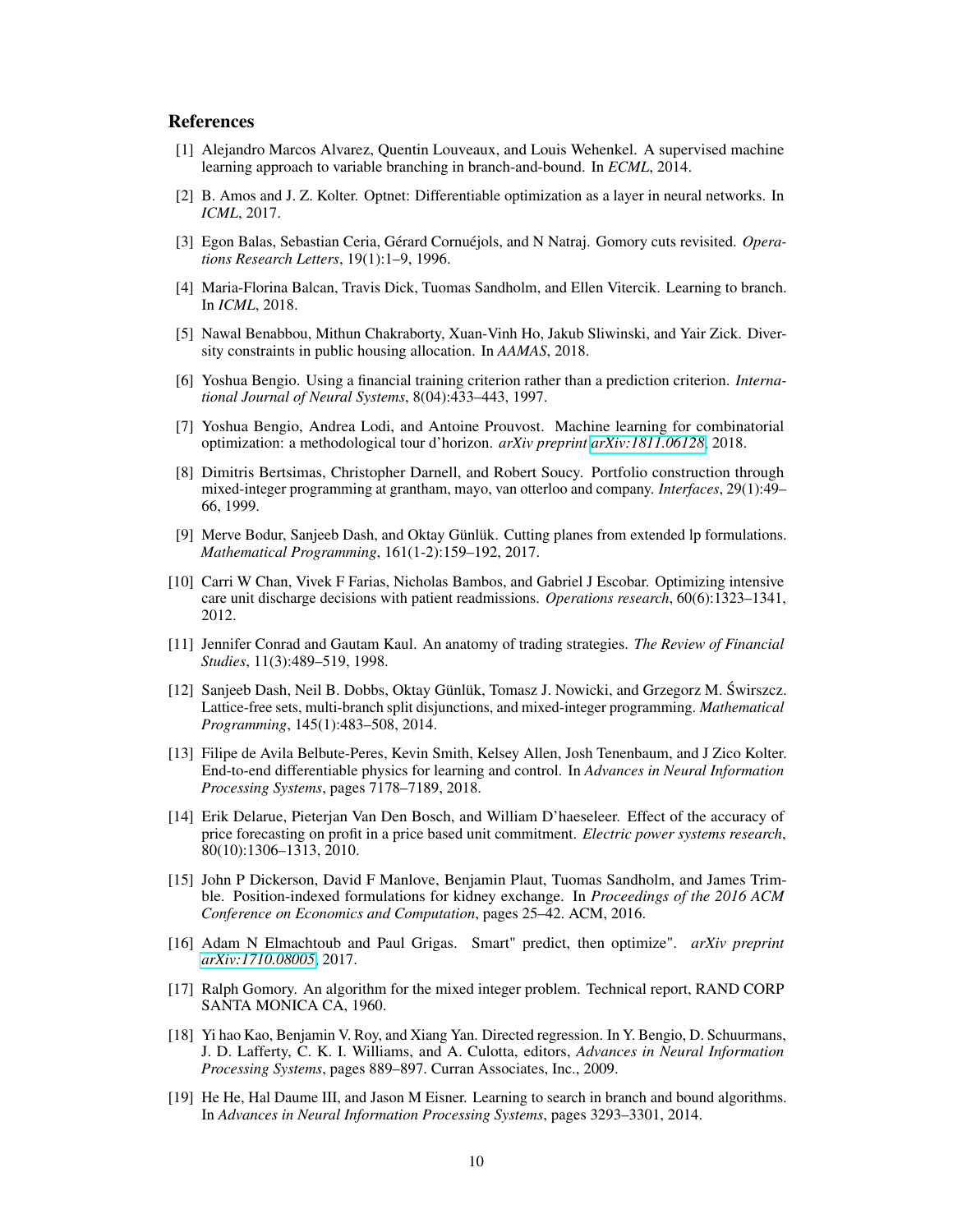- <span id="page-10-7"></span>[20] Sergey Ioffe and Christian Szegedy. Batch normalization: Accelerating deep network training by reducing internal covariate shift. In *Proceedings of the 32Nd International Conference on International Conference on Machine Learning - Volume 37*, ICML'15, pages 448–456. JMLR.org, 2015.
- <span id="page-10-3"></span>[21] William Karush. Minima of functions of several variables with inequalities as side constraints. *M. Sc. Dissertation. Dept. of Mathematics, Univ. of Chicago*, 1939.
- <span id="page-10-18"></span>[22] George Karypis and Vipin Kumar. A fast and high quality multilevel scheme for partitioning irregular graphs. *SIAM Journal on scientific Computing*, 20(1):359–392, 1998.
- <span id="page-10-13"></span>[23] Elias B Khalil, Hanjun Dai, Yuyu Zhang, Bistra Dilkina, and Le Song. Learning combinatorial optimization algorithms over graphs. In *Advances in Neural Information Processing Systems*, pages 6348–6358, 2017.
- <span id="page-10-10"></span>[24] Elias B Khalil, Bistra Dilkina, George L Nemhauser, Shabbir Ahmed, and Yufen Shao. Learning to run heuristics in tree search. In *IJCAI*, pages 659–666, 2017.
- <span id="page-10-11"></span>[25] Elias B Khalil, Pierre Le Bodic, Le Song, George L Nemhauser, and Bistra Dilkina. Learning to branch in mixed integer programming. In *Proceedings of the 30th AAAI Conference on Artificial Intelligence*, 2016.
- <span id="page-10-9"></span>[26] Diederik P Kingma and Jimmy Ba. Adam: A method for stochastic optimization. *arXiv preprint [arXiv:1412.6980](http://arxiv.org/abs/1412.6980)*, 2014.
- <span id="page-10-14"></span>[27] Wouter Kool, Herke van Hoof, and Max Welling. Attention, learn to solve routing problems! In *International Conference on Learning Representations*, 2019.
- <span id="page-10-16"></span>[28] Chun Kai Ling, Fei Fang, and J Zico Kolter. What game are we playing? end-to-end learning in normal and extensive form games. *IJCAI*, 2018.
- <span id="page-10-12"></span>[29] Andrea Lodi and Giulia Zarpellon. On learning and branching: a survey. *Top*, 25(2):207–236, 2017.
- <span id="page-10-8"></span>[30] Andrew L Maas, Awni Y Hannun, and Andrew Y Ng. Rectifier nonlinearities improve neural network acoustic models. In *Proc. ICML*, volume 30, 2013.
- <span id="page-10-4"></span>[31] Harry Markowitz. Portfolio selection. *The journal of finance*, 7(1):77–91, 1952.
- <span id="page-10-0"></span>[32] Amir-Hamed Mohsenian-Rad and Alberto Leon-Garcia. Optimal residential load control with price prediction in real-time electricity pricing environments. *IEEE Trans. Smart Grid*, 1(2):120–133, 2010.
- <span id="page-10-15"></span>[33] Mohammadreza Nazari, Afshin Oroojlooy, Lawrence Snyder, and Martin Takác. Reinforcement learning for solving the vehicle routing problem. In *Advances in Neural Information Processing Systems*, pages 9839–9849, 2018.
- <span id="page-10-1"></span>[34] George L Nemhauser. Integer programming: The global impact. ISyE DOS Optimization Seminar presentation at Georgia Tech [http://hdl.handle.net/1853/49829,](http://hdl.handle.net/1853/49829) 2013.
- <span id="page-10-2"></span>[35] Eoin O'Mahony and David B Shmoys. Data analysis and optimization for (citi) bike sharing. In *Proceedings of the 29th AAAI Conference on Artificial Intelligence*, 2015.
- <span id="page-10-6"></span>[36] Adam Paszke, Sam Gross, Soumith Chintala, Gregory Chanan, Edward Yang, Zachary DeVito, Zeming Lin, Alban Desmaison, Luca Antiga, and Adam Lerer. Automatic differentiation in PyTorch. In *NIPS Autodiff Workshop*, 2017.
- <span id="page-10-17"></span>[37] Andrew Perrault, Bryan Wilder, Eric Ewing, Aditya Mate, Bistra Dilkina, and Milind Tambe. Decision-focused learning of adversary behavior in security games. *arXiv preprint [arXiv:1903.00958](http://arxiv.org/abs/1903.00958)*, 2019.
- <span id="page-10-5"></span>[38] Quandl. Various end-of-day data. <https://www.quandl.com/>, 2019.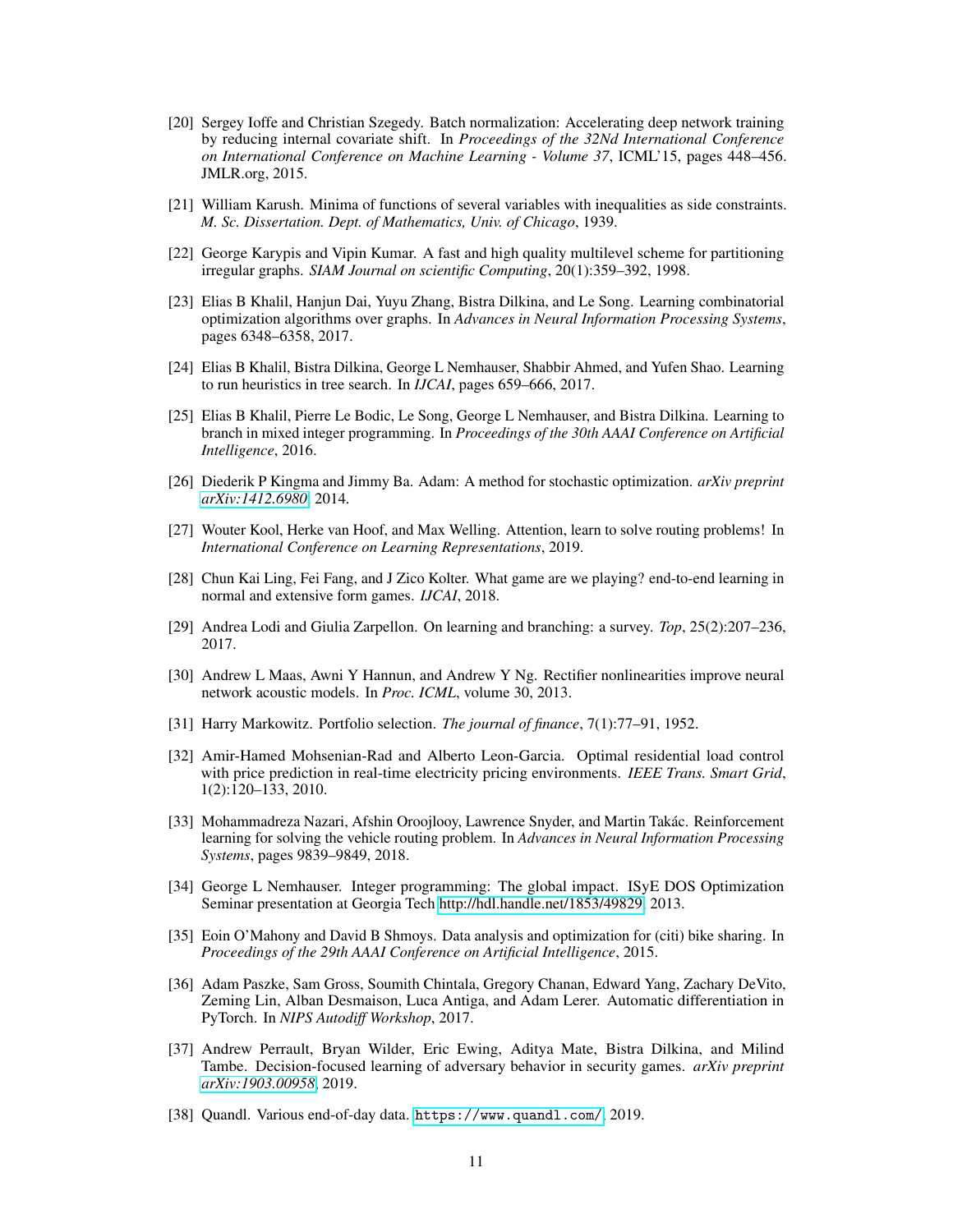- <span id="page-11-7"></span>[39] Ashish Sabharwal, Horst Samulowitz, and Chandra Reddy. Guiding combinatorial optimization with uct. In *International Conference on Integration of Artificial Intelligence (AI) and Operations Research (OR) Techniques in Constraint Programming*, pages 356–361. Springer, 2012.
- <span id="page-11-0"></span>[40] Kengo Sato, Yuki Kato, Michiaki Hamada, Tatsuya Akutsu, and Kiyoshi Asai. Ipknot: fast and accurate prediction of rna secondary structures with pseudoknots using integer programming. *Bioinformatics*, 27(13):i85–i93, 2011.
- <span id="page-11-5"></span>[41] Prithviraj Sen, Galileo Namata, Mustafa Bilgic, Lise Getoor, Brian Galligher, and Tina Eliassi-Rad. Collective classification in network data. *AI magazine*, 29(3):93–93, 2008.
- <span id="page-11-6"></span>[42] Nitish Srivastava, Geoffrey Hinton, Alex Krizhevsky, Ilya Sutskever, and Ruslan Salakhutdinov. Dropout: a simple way to prevent neural networks from overfitting. *The Journal of Machine Learning Research*, 15(1):1929–1958, 2014.
- <span id="page-11-1"></span>[43] Lorraine Trilling, Alain Guinet, and Dominiue Le Magny. Nurse scheduling using integer linear programming and constraint programming. *IFAC Proceedings Volumes*, 39(3):671–676, 2006.
- <span id="page-11-8"></span>[44] Oriol Vinyals, Meire Fortunato, and Navdeep Jaitly. Pointer networks. In *Advances in Neural Information Processing Systems*, pages 2692–2700, 2015.
- <span id="page-11-10"></span>[45] Po-Wei Wang, Priya Donti, Bryan Wilder, and Zico Kolter. Satnet: Bridging deep learning and logical reasoning using a differentiable satisfiability solver. In *International Conference on Machine Learning*, pages 6545–6554, 2019.
- <span id="page-11-2"></span>[46] D Michael Warner. Scheduling nursing personnel according to nursing preference: A mathematical programming approach. *Operations Research*, 24(5):842–856, 1976.
- <span id="page-11-3"></span>[47] Bryan Wilder, Bistra Dilkina, and Milind Tambe. Melding the data-decisions pipeline: Decisionfocused learning for combinatorial optimization. In *Proceedings of the 33rd AAAI Conference on Artificial Intelligence*, 2019.
- <span id="page-11-4"></span>[48] Laurence A Wolsey and George L Nemhauser. *Integer and combinatorial optimization*. John Wiley & Sons, 2014.
- <span id="page-11-9"></span>[49] Lantao Yu, Yi Wu, Rohit Singh, Lucas Joppa, and Fei Fang. Deep reinforcement learning for green security game with online information. In *Proceedings of the 33rd AAAI Conference on Artificial Intelligence*, 2019.

## A Portfolio Optimization Specifics

### A.1 Data specification

We simulate our approach on this problem setting we use historical price and volume data downloaded from the Quandl WIKI dataset [\[38\]](#page-10-5). Our goal is to generate monthly portfolios of stocks in a given market index which targets a portfolio of these stocks weighted based on market capitalization, assuming that we start out with a portfolio that is weighted by market capitalization from the previous month. We train our model on data collected from January 2005 to December 2010, validate on data collected from January 2011 to November 2013 and test our model based on data from December 2013 to November 2016 resulting in 72 time periods used for training, 35 for validation and 36 for testing. We split the data temporally to ensure that data from the future isn't used to inform predictions in the current time period. The 11 features used are made up of historical price averages and rates of return over different time horizons, which are commonly used indicators for simple trading strategies. Furthermore, to evaluate the generality of the approach we evaluate on two market indices: the SP500 and DAX. The SP500 is an index of 505 large companies in the united states which are widely representative of the US trading market. The DAX is composed of 30 large German companies and is much smaller than the SP500, being somewhat less representative of its respective market as a whole, but still representative of the central publicly traded companies in terms of trading volume and amount invested in those companies.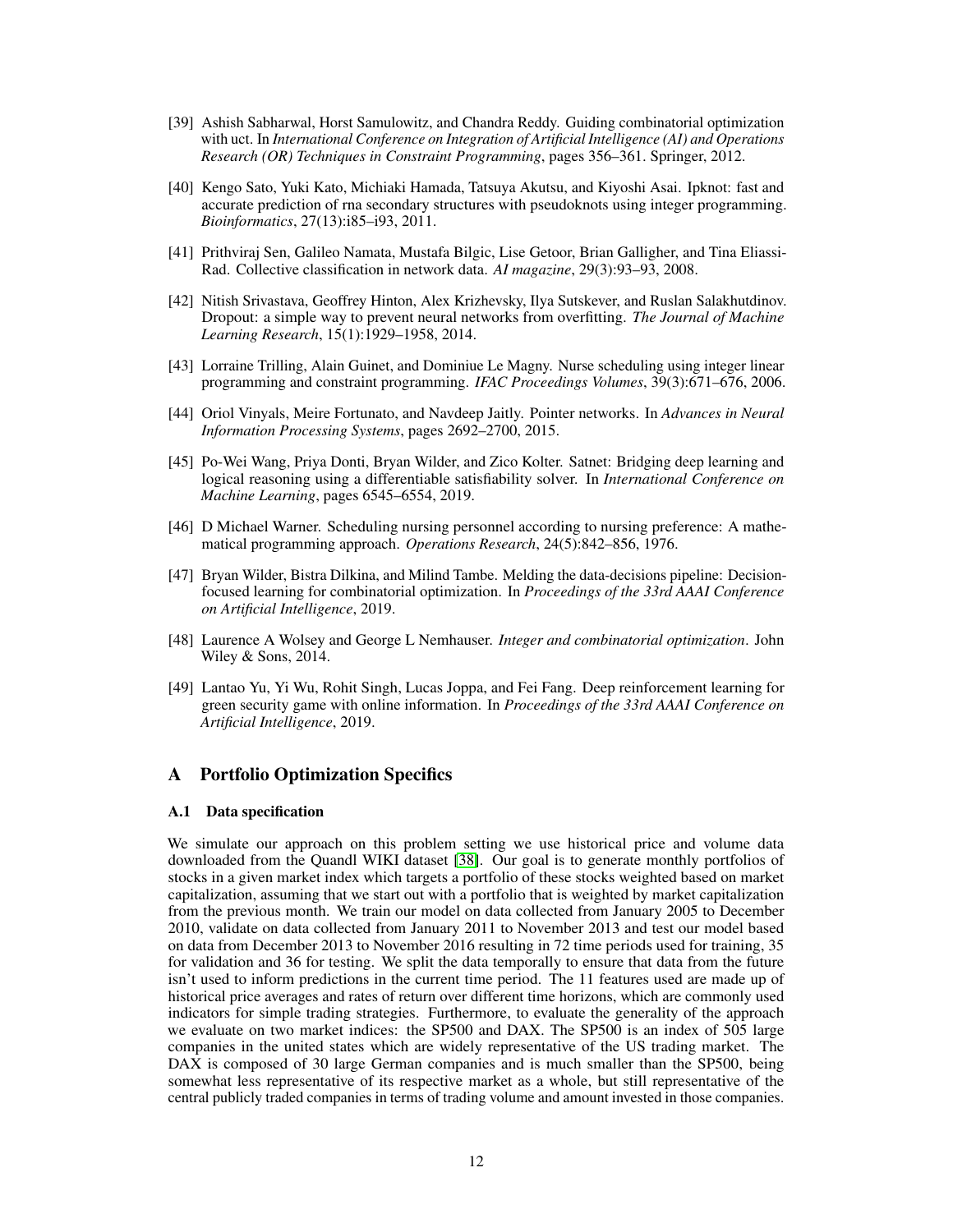We use the following 11 indicators commonly used in simple momentum-based and mean-reversion trading strategies [\[11\]](#page-9-18):

percentage increase of price from previous 5 time periods

percentage increase of price from previous year

percentage increase of price from previous quarter

mean of price percentage increase over previous year

variance of price percentage increase over previous year

mean of price percentage increase over previous quarter

variance of price percentage increase over previous quarter

We randomly sample 60 indices from the SP500 for SP-30 $^a$  and SP-30 $^b$ , these indices are:  $\mathbf{S} \mathbf{P}\text{-}30^a = \text{L}\text{R}\text{C}\text{X}$ ,  $\text{PHM}, \text{W}\text{Y}$ ,  $\text{SPG}, \text{EMN}, \text{CME}, \text{AEP}, \text{F}, \text{CAG}, \text{FISV}, \text{WBA}, \text{XOM}, \text{NVDA}, \text{ETN},$ MDT, FL, HBAN, FFIV, BLK, IPG, EXPD, IRM, PH , DLTR, COST, NBL, INCY, CSX]  $\mathbf{S} \mathbf{P} \cdot \mathbf{30}^b = [\text{DVA}, \text{DE}, \text{BAC}, \text{KLAC}, \text{ADBE}, \text{FIS}, \text{IT}, \text{KR}, \text{FMC}, \text{HOG}, \text{SHW}, \text{RE}, \text{ETR}, \text{BK}, \text{ACN},$ NWL, ESS, VMC, C, EW, IR, SWKS, SNPS, ARE , SCHW, WEC, IVZ, SLB

### Indices for the SP-50, SP-100, and SP-200 are:

SP-50 = VLO, EIX, RSG, PKG, CMI, AMZN, CHRW, ATVI, ADS, RHI, DVN , WMB, ILMN, LOW, SIVB, T, NTRS, HCP, ALXN, CPB, MRO, MU, CB , HES, APA, VFC, CHD, CMCSA, ALK, PBCT, BBY, MNST, UDR, CTXS , AZO, XRX, SBAC, M, MTD, COP, UTX, KO, MCO, TGT, CELG, HSIC , WYNN, YUM, ECL, ABT

SP-100 = RTN, K, ROST, WAB, MMM, WMT, JPM, MMC, AMD, BA, NEM, JBHT , STI, ITW, NKTR, ETFC, PNW, HSY, EL, MLM, UPS, FRT, ES, ROL , CMS, MAC, PVH, TSN, ANSS, SJM, DISH, LUV, MOS, TTWO, SEE , PKI, BAX, AMG, EOG, AMGN, CCI, EA, AGN, HP, HAL, AXP, SRE , INTU, AOS, APH, ROK, ABMD, CINF, UNM, ZION, HRL, ADSK, MSFT , JNJ, EBAY, ADI, EXC, CVS, PEG, CVX, PNR, PAYX, CPRT, DHR , JCI, SYK, HST, MO, INTC, GD, MCHP, PFG, PG, QCOM, STX, HAS , WM, CL, CDNS, BF\_B, HIG, REGN, COG, RL, GPS, APD, APC, GPC , TSCO, JKHY, FAST, NOV, TMK, AVY, PGR

SP-200 = SYMC, WDC, CSCO, STZ, NUE, MAA, ARNC, DGX, EQIX, PWR, ED , LLY, AIV, ISRG, FITB, EQR, BXP, ORLY, MHK, JEC, UNP, TXT , IDXX, WHR, OMC, KEY, NI, FLIR, SNA, MCK, PXD, MCD, XEC, LEG , KSU, TSS, IP, AVB, RF, GPN, AFL, UNH, DTE, NEE, ZBH, NDAQ , DRE, MSI, VRSN, A, XEL, MAS, LKQ, FDX, LMT, WFC, NRG, RHT , COF, RMD, SLG, TROW, ANTM, BRK\_B, PSA, RJF, BSX, AJG, FLR , BLL, AES, ORCL, MAR, HD, GILD, RCL, TIF, PRU, SWK, TMO, NOC , NKE, IFF, DHI, STT, AMT, TJX, PRGO, GS, NFLX, GLW, PFE, DOV , OKE, PLD, VZ, LNC, PNC, CTSH, JNPR, LEN, ABC, CI, CCL, LH , FCX, FLS, PCAR, HRS, EMR, GRMN, AKAM, BBT, PEP, OXY, KSS, MS , URI, AEE, NSC, CAH, VTR, O, USB, SYY, FE, TXN, BDX, BWA , CMA, COO, NTAP, SBUX, GWW, CNP, HOLX, CNC, D, TAP, MET, AAP , TFX, IBM, XLNX, LLL, AMAT, HUM, AON, DIS, KMB, BEN, GIS, ADM , MXIM, PPL, HPQ, ALL, VRTX, L, KIM, DOW, HON, DRI, AAPL, XRAY , MKC, MRK, HFC, FOX, CTAS, REG, HRB, KMX, SO, MYL, CLX, CERN , ALB, BIIB, LNT, BMY, MAT, DUK, MTB, AME, LB, GE, VNO, ROP , EFX, AIG, JWN, CAT, UHS, WAT, ADP, ATO, VAR, FOXA, MDLZ

#### A.2 Optimization model

We specify the optimization model used for the portfolio optimization task.

For our applications, we set the ticket budget  $B_{\text{ticket}}$ , and  $B_{\text{name}}$  to be half of the number securities considered, 200 for SP500, and 15 for DAX and SP-30. We set the sector budget  $B_{\text{sector}}$  to be 0.1, in that for any given sector we can change at most 10% of the portfolio weight into or out of that sector. Overall we found that this gave us a balance of reasonable problems that weren't trivial to solve but still had a non-empty feasible region.

**Given:** Set of n assets  $i = 1, \ldots, n$ , set of sectors S represented as a partitioning of the n assets Ticket (trading) limit  $B_{\text{ticket}}$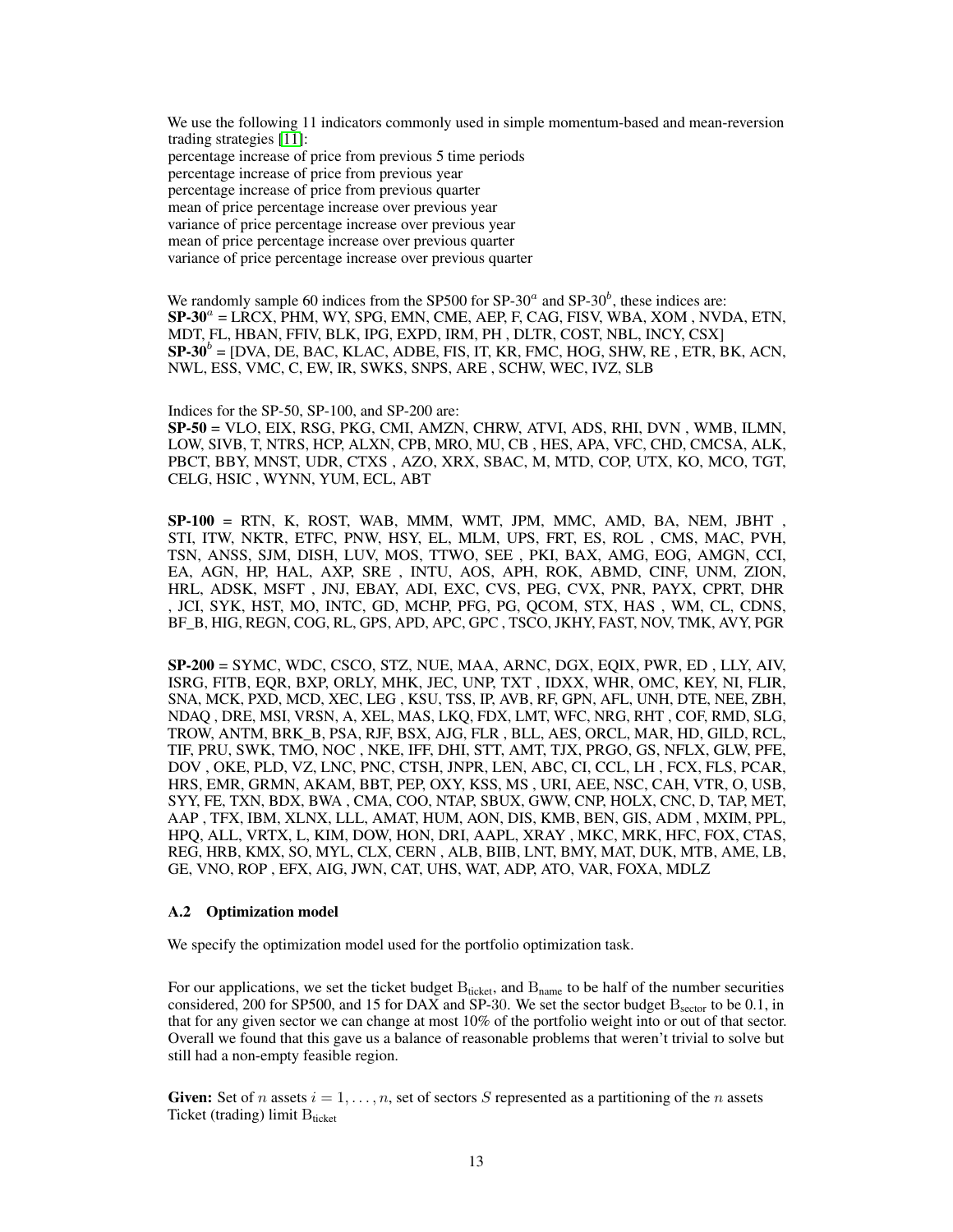Name (unique item changes) limit  $B<sub>name</sub>$ Sector deviation limit  $B<sub>sector</sub>$ For each asset  $i = 1, \ldots, n$ : Expected returns  $\alpha_i$ Trading volume vol(i) Indicator whether asset  $i$  belongs to sector  $s$  $M_s(i) \equiv i \in s$ Initial portfolio asset weight  $w_0(i)$ Target portfolio asset weight  $w_t(i)$ 

**Goal:** find final portfolio weights  $w_f(i)$  which is close to the target portfolio  $w_f(i)$  in terms of weight, doesn't incur too much cost from  $w_0(i)$  to execute, respects budget constraints in terms of sector exposure, cardinality, and trading limits, and ensuring all weights add up to 1

**Decision variables:** final weight in asset  $i w_f(i) \in [0, 1] \forall i = 1, \ldots, n$ auxiliary ticket-counting variables  $z_1(i)$ ,  $z_2(i)$ ,  $z_3(i)$ 

auxiliary indicator of whether asset i is used  $y_{\text{names}}(i)$ 

auxiliary indicator of whether asset  $i$  changes weight in the portfolio  $y_{\text{tickets}}$ 

auxiliary variable  $f(i)$  representing absolute value of weight change from original, keeping track of tickets bought

auxiliary variable  $y(i)$  representing absolute value of deviation from target

auxiliary variable  $x(s)$  representing absolute value of sector weight change

auxiliary variables  $z_1(i)$ ,  $z_2(i)$ ,  $z_3(i)$  to put weights in three different compartments of a piecewise linear function related to volume.

### Formulation:

| maximize<br>$w_f, x, z_1, z_2, z_3, f, y_{\text{tickets}}, y_{\text{names}}$ | $\sum_{i=1}^n \alpha_i w(i)$                                                                                                                                          |                                        |
|------------------------------------------------------------------------------|-----------------------------------------------------------------------------------------------------------------------------------------------------------------------|----------------------------------------|
| subject to                                                                   | $\begin{array}{c}\sum_{i=1}^n w_f(i) = 1\\ \sum_{s\in S}^n x(s) \leq \text{B}_{\text{sector}}\\ \sum_{i=1}^n \text{Ynames}(i) \leq \text{B}_{\text{name}}\end{array}$ |                                        |
|                                                                              |                                                                                                                                                                       |                                        |
|                                                                              |                                                                                                                                                                       |                                        |
|                                                                              | $\sum_{i=1}^{n} y_{\text{tickets}}(i) \leq B_{\text{tickets}}$                                                                                                        |                                        |
|                                                                              | $w_f(i) - w_t(i) \leq y(i)$                                                                                                                                           | $\forall i = 1, \ldots, n$             |
|                                                                              | $-(w_f(i) - w_t(i)) \leq y(i)$                                                                                                                                        | $\forall i = 1, \ldots, n$             |
|                                                                              | $w_f(i) - w_0(i) \leq f(i)$                                                                                                                                           | $\forall i = 1, \ldots, n$             |
|                                                                              | $-(w_f(i) - w_0(i)) \leq f(i)$                                                                                                                                        | $\forall i = 1, \ldots, n$             |
|                                                                              | $-\sum_{i=1}^n \frac{M_s(i)(w_f(i) - w_t(i)) \leq x(s)}{M_s(i)(w_f(i) - w_t(i)) \leq x(s)}$                                                                           | $\forall s \in S$<br>$\forall s \in S$ |
|                                                                              | $w_f(i) \leq y_{\text{names}}(i)$                                                                                                                                     | $\forall i = 1, \ldots, n$             |
|                                                                              | $f(i) \leq y_{\text{tickets}}(i)$                                                                                                                                     | $\forall i = 1, \ldots, n$             |
|                                                                              | $f(i) = z_1(i) + z_2(i) + z_3(i)$ $\forall i = 1, , n$                                                                                                                |                                        |
|                                                                              | $0 \leq z_1(i) \leq 0.1 \text{ vol}(i)(i)$                                                                                                                            | $\forall i = 1, \ldots, n$             |
|                                                                              | $0 \leq z_2(i) \leq 0.2 \text{ vol}(i)(i)$                                                                                                                            | $\forall i = 1, \ldots, n$             |
|                                                                              | $0 \leq z_3(i) \leq 0.2$ vol(i)(i)                                                                                                                                    | $\forall i = 1, \ldots, n$             |
|                                                                              | $w_f(i), f(i), y(i) \ge 0$                                                                                                                                            | $\forall i = 1, \ldots, n$             |
|                                                                              | $z_1(i), z_2(i), z_3(i) \geq 0$                                                                                                                                       | $\forall i = 1, \ldots, n$             |
|                                                                              | $y_{\text{names}}(i), y_{\text{tickets}}(i) \in \{0, 1\}$                                                                                                             | $\forall i=1,\ldots,n$                 |
|                                                                              | $x(s) \geq 0$                                                                                                                                                         | $\forall s \in S$                      |
|                                                                              |                                                                                                                                                                       | (4)                                    |

Overall this problem has  $|S| + 6n$  continuous decision variables,  $|2n|$  binary decision variables, and  $10n + |2S| + 4$  constraints.

### B Bipartite matching

#### B.1 Data specification

We run experiments on a version of the bipartite matching problem used in [\[47\]](#page-11-3) which requires additional diversity constraints on the proposed matching. The matching problem is done on graphs